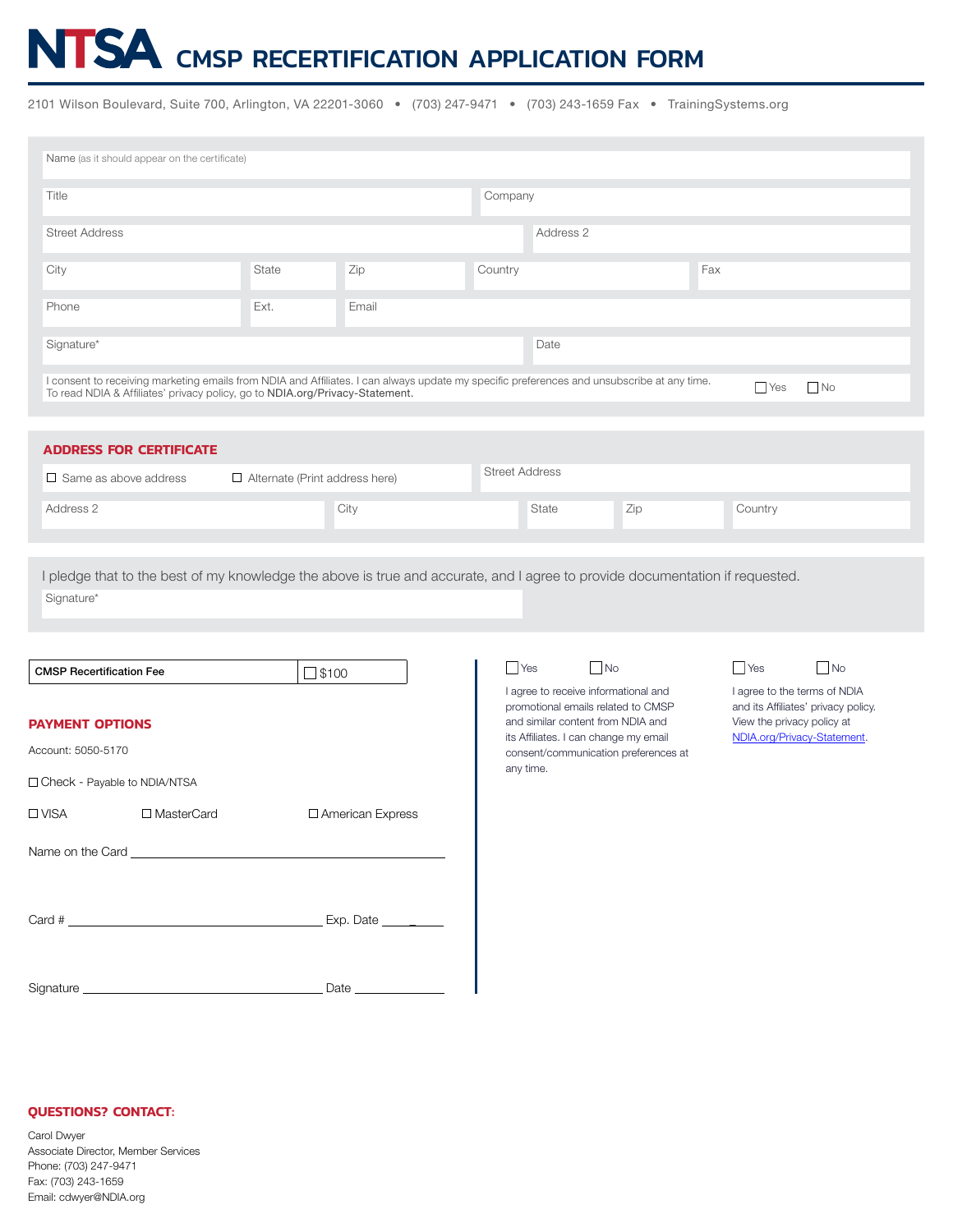# TSA CMSP RECERTIFICATION APPLICATION

2101 Wilson Boulevard, Suite 700, Arlington, VA 22201-3060 • (703) 247-9471 • (703) 243-1659 Fax • TrainingSystems.org

### **REQUIREMENTS / GUIDELINES**

- 1. 275 recertification units (RUs) are required over 4 years to recertify. For retired CMSPs, 20 recertification units (RUs) will be required. (Exceptions to the requirements may be granted for illness, unemployment and other exigent circumstances). The cost of recertification is \$100. Use the "CMSP Recertification Application" form to list your RUs and make payment.
- 2. Individuals will submit their RUs at the end of the four-year certification period. No documentation will be required, but applications for recertification are subject to random verification and candidates may be asked to supply additional information.
- 3. All CMSPs will be required to pledge that their submitted RUs are accurate.
- 4. Unless otherwise specified, one cannot earn double points by applying any single activity to more than one category. For example:
	- As part of regular duties, a professor can earn points for either "Employment" OR "Instructing College Courses," but not both.
	- As part of regular duties, a full time employee who takes a company-offered/sponsored course on company time can only get points for "Employment" (not "Education" too).
	- Credit, however, can be earned for part-time work. (i.e., a research associate can earn credit for teaching a class).
- 5. Body of Knowledge (BoK) is defined in MSPCC Implementation Plan.

#### **EMPLOYMENT**

| Category  | <b>Explanation/Examples</b>                                               | RU Credits (max 60/year) |
|-----------|---------------------------------------------------------------------------|--------------------------|
| Full time | If unemployed for any length of time you may not accrue any RU credits    | 5 RU/month               |
| Part time | toward employment during that period. Employment must be relevant to BoK. | 5 RU/month prorated      |
|           |                                                                           |                          |
|           |                                                                           |                          |
|           |                                                                           |                          |
|           |                                                                           |                          |
|           |                                                                           |                          |

## **PUBLICATIONS**

| <b>Peer Reviewed Journal</b>              | Credit for paper may be claimed once during recertification period. Paper<br>must apply to BoK. |    |
|-------------------------------------------|-------------------------------------------------------------------------------------------------|----|
| 1 <sup>st</sup> Author                    |                                                                                                 | 15 |
| 2 <sup>nd</sup> or 3 <sup>rd</sup> Author |                                                                                                 | 10 |
| > 3rd Author                              |                                                                                                 | 5  |
| <b>Online Transactions, Magazine</b>      | Must apply to BoK.                                                                              | 3  |